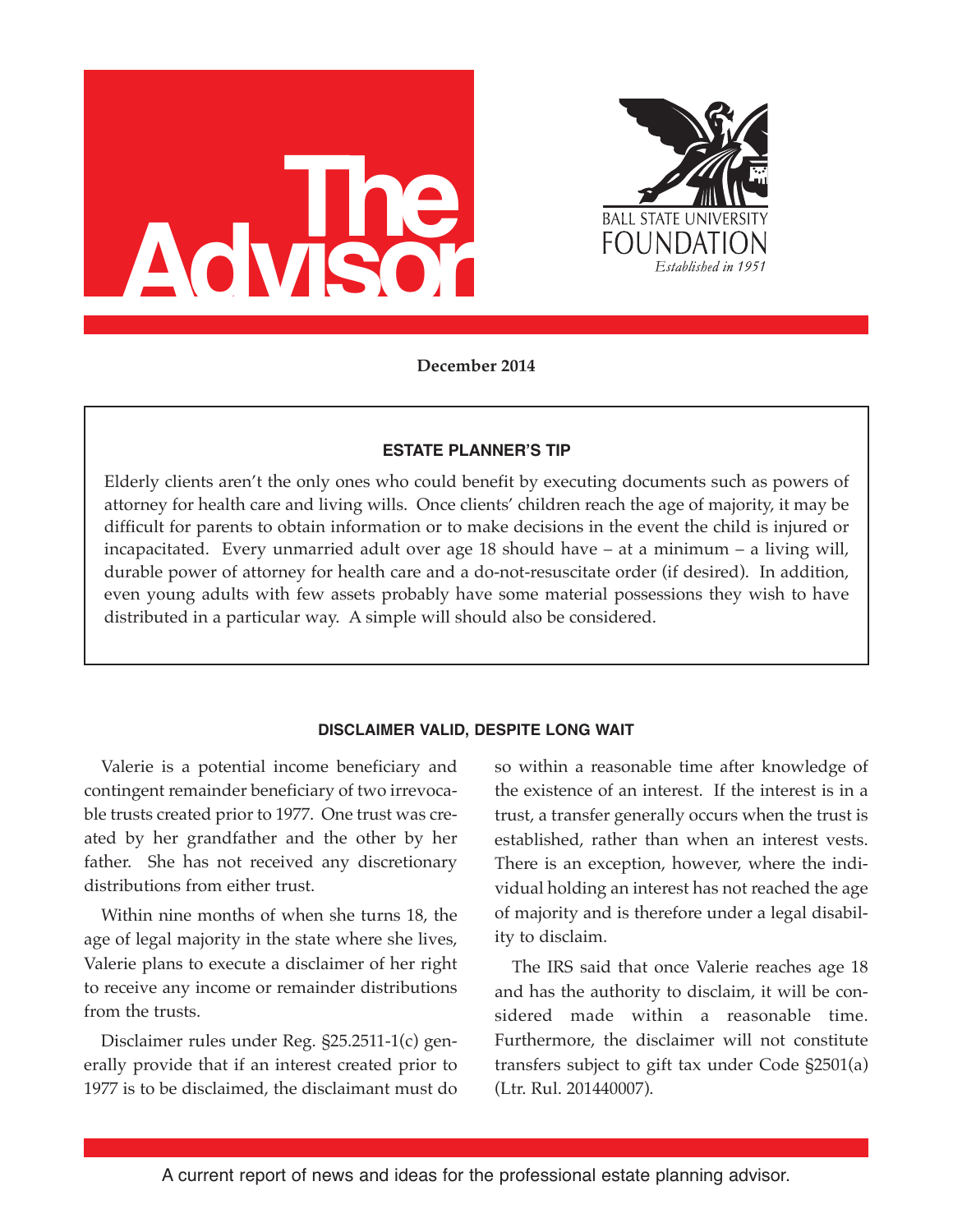# **THE UPS AND DOWNS OF SOCIAL SECURITY**

The earnings limit for 2015 will increase to \$118,500, compared to \$117,000 in 2014, for Social Security withholding. The rate remains at 7.65% for both the employee and employer (15.3% for self-employed). There is no earnings limit on the Medicare portion of Social Security withholding, which is 1.45% on all earnings. Individuals with earned income of more than \$200,000 (\$250,000 for married couples) are subject to an additional .9% in Medicare taxes.

Social Security recipients ages 62 to 65 will be able to earn up to  $$15,720$  – versus  $$15,480$  in 2014 – before benefits are subject to cutbacks. Benefits are reduced by \$1 for every \$2 in earnings above the limit. There is no earnings limit for those who reach full retirement age.

The maximum Social Security benefit for workers at full retirement age increases from \$2,642 in 2014 to \$2,663 in 2015, representing a 1.7% cost-of-living adjustment.

## **OPPORTUNITY TO SAVE MORE IN 2015**

Employees participating in 401(k) plans will be able to contribute an additional \$500 beginning in 2015. A cost-of-living adjustment increases the contribution limit to \$18,000, compared to \$17,500 in 2014. The catch-up contribution for

## **PHILANTHROPY PUZZLER**

Several years ago Jeff made two gifts to his favorite charity. The first was a 50% undivided interest in a vacation cottage about an hour from his home [Reg.  $\S1.170A-7(b)(1)(i)$ ]. The second was a remainder interest (not in a trust) in his farm [Code §170(f)(3)(B)(i)]. Both gifts qualified for a charitable deduction. Jeff would like to retire from farming and move to another state. He will no longer use the cottage and doesn't have family members who wish to farm the land or use the cottage. What are Jeff's options?

workers ages 50 and older also increases, from \$5,500 to \$6,000. There is no change to the \$5,500 maximum IRA contribution. The \$1,000 IRA catch-up contribution for those ages 50 and older is not subject to inflation adjustments.

# **IRS: SALE TO DISQUALIFIED PERSON NOT SELF-DEALING**

Maria was a substantial contributor to a charitable trust classified as a private foundation, making her a disqualified person under Code §4946(a). She owned two contiguous parcels of real estate adjacent to land owned by her son, George, also a disqualified person. In her will, Maria gave a life estate in one of the two parcels to George, so long as he uses the land as a primary residence. The foundation was given the remainder interest in the parcel. Maria left the second parcel to the foundation in fee simple.

The foundation indicated that it would prefer cash rather than the remainder and fee simple interests, in order to provide funds for its charitable operations. However, given the condition of the property, its location and George's life estate, the market for the remainder interest is extremely limited, as is the market for the land given to the foundation. The most likely potential buyer is George, who has expressed an interest in purchasing the interests from the estate.

State law permits an executor to take possession and control of real property if in the best interest of administering the estate and if approved by the probate court. Maria's will gives the executor the power to sell real property. The foundation, George and the executor have determined that selling the property is in the best interest of administering the estate. The parties plan to obtain an independent appraisal of the remainder and fee simple interests. Maria's estate has not yet been terminated for income tax purposes and will remain open through the proposed sale and distribution of assets to the foundation.

Under Code §4941(d)(1)(A), any direct or indirect sale or exchange of property between a private foundation and a disqualified person is self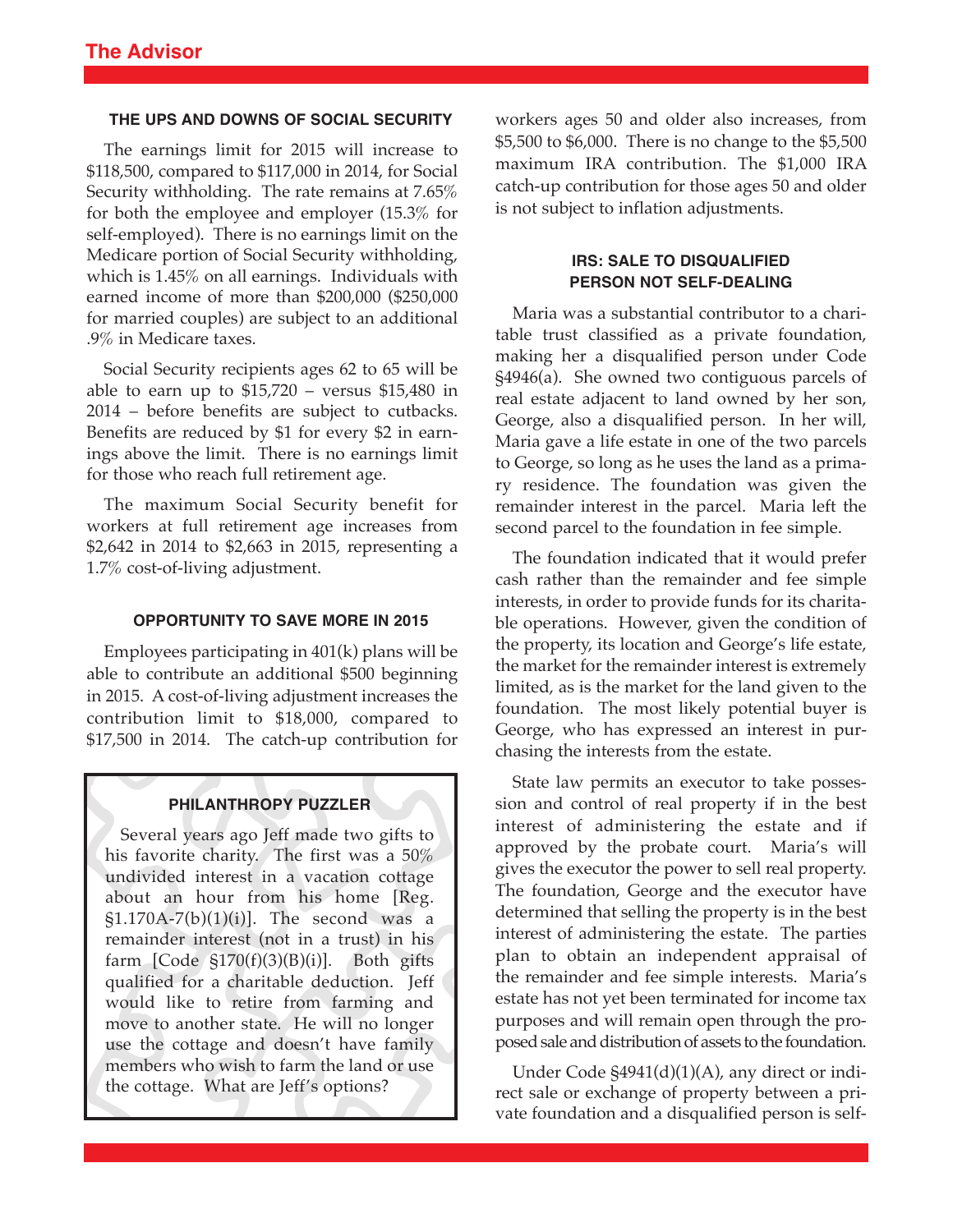dealing. There is an exception for transactions involving a foundation's interest or expectancy in property held by an estate if the executor has the power to sell property, the transaction is approved by the probate court and occurs before the estate is terminated, if the foundation receives an amount equal to or exceeding fair market value and the foundation receives an interest at least as liquid as what it gives up.

The IRS ruled that the cash sale by the estate to George for fair market value falls within the exception of Reg. §53.4941(d)-1(b)(3) and will not be self-dealing (Ltr. Rul. 201441020).

# **TAX COURT PUSHES BACK WHEN DONOR GETS GREEDY**

On his 2009 income tax return, Thad Smith claimed itemized deductions of \$52,810, including \$490 in charitable gifts. When the IRS began reviewing his deductions, Smith filed an amended return on which he increased his charitable deduction for noncash gifts to \$27,767. All the gifts involved contributions to AMVETS and fell into three categories: household furnishings with a value of \$11,730, clothing valued at \$14,487 and electronic equipment valued at \$1,550.

Smith presented the Tax Court with a spreadsheet showing the items he had given, indicating that he obtained values from a website operated by The Salvation Army Family Stores. The court noted that Smith relied on 2014 values, although his gifts were made in 2009. In addition, the values he used were considerably higher than the "high" values listed on the website.

The court pointed out that substantiation requirements fall into three general categories: (1) gifts of \$250 or more, for which a contemporaneous written acknowledgment is required [Code  $\S 170(f)(8)$ ; (2) gifts exceeding \$500, for which additional substantiation requirements are imposed [Code  $\S 170(f)(11)(B)$ ]; and (3) gifts exceeding \$5,000, with the most rigorous requirements [Code §170(f)(11)(C)]. The only substantiation Smith offered from the donee were two tax receipts, with no descriptions. The court ruled that Smith lacked contemporaneous written

acknowledgments for gifts of \$250 or more.

For the gifts exceeding \$500, Smith failed to maintain reliable written records showing the date and manner in which the property was acquired, cost or basis, the fair market value at the time of the contribution and the method used for determining fair market value. Code §170(f)(16)(A) also requires that for clothing and household items, no deduction is allowed unless the items are in "good used condition or better." Smith presented no such evidence and therefore did not satisfy the substantiation requirements, said the court.

Items of similar property are aggregated to determine whether gifts exceed \$5,000. A qualified appraisal and a completed appraisal summary on Form 8283 are required, noted the court. Because Smith failed to provide these, he was not entitled to the deduction for his claimed gifts of clothing and household furnishings. The court said it had no doubt that Smith made the contributions, and it was quite possible that the value exceeded the \$490 he initially claimed, but because he failed to satisfy the substantiation requirements, he was not entitled to the larger amount claimed on his amended return (*Smith v. Comm'r*., T.C. Memo. 2014-203).

## **PUZZLER SOLUTION**

Here are some possibilities: (1) Jeff could rent the farm and cottage, sharing 50% of the income with charity in the case of the cottage; (2) he could agree with the charity to sell the property, with each taking a proportionate share of the sale proceeds. In the case of the farm land, Jeff's share would be determined using IRS actuarial tables based on his current age, or, (3) if he doesn't need the income, he could make additional gifts to charity of the remaining 50% interest in the cottage and the life estate in the farm. The property might even fund a gift annuity or a charitable remainder trust. Jeff would be entitled to additional charitable deductions, provided the partial interests were not created originally to avoid the partial interest rules of Code §170(f)(3)(A).